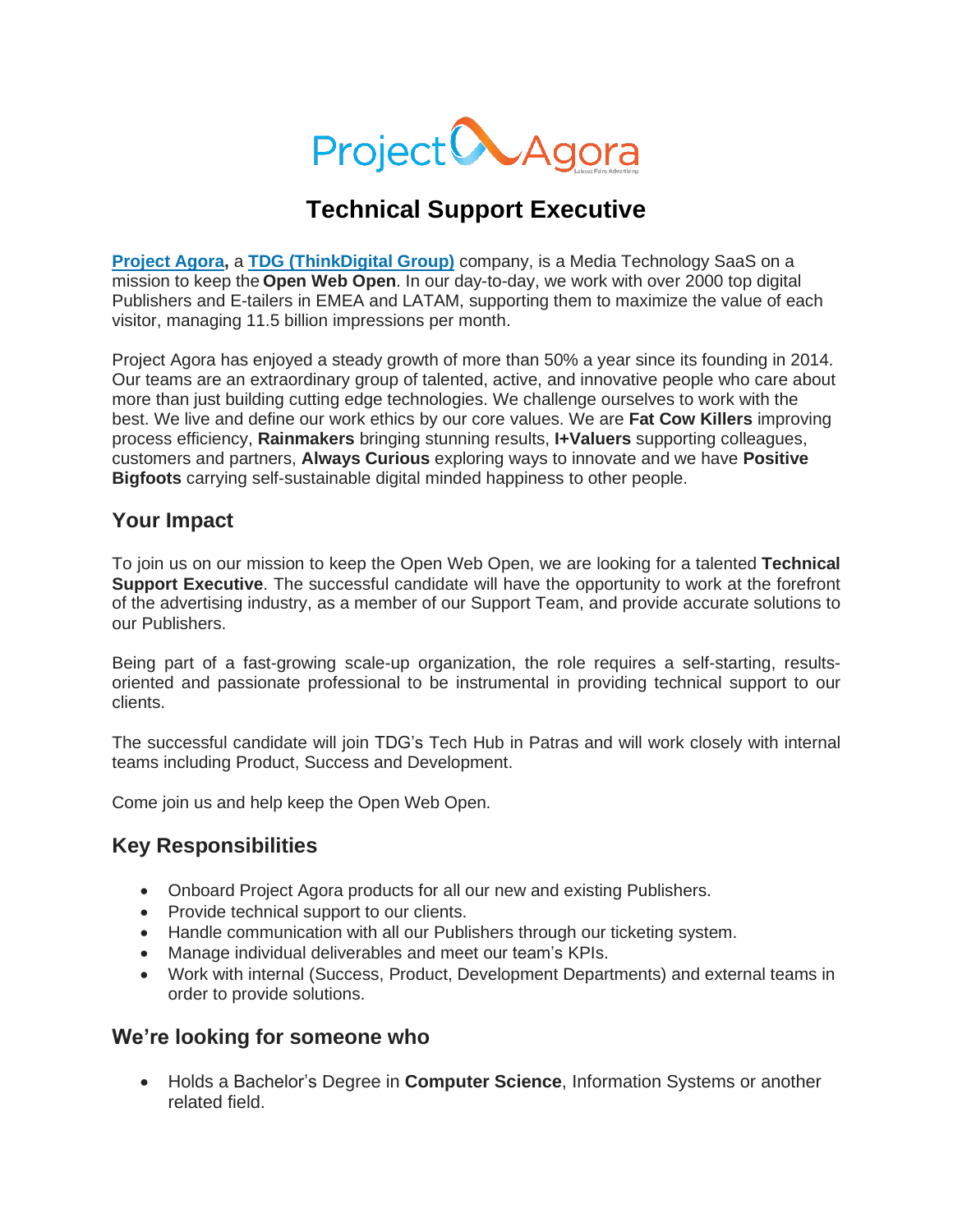- Is familiar with **web technologies** and languages including HTML, CSS, JavaScript.
- Displays excellent communication skills in English, both written and verbal.
- Is fully developed Customer Service Skills.
- Is able to prioritize and deliver to strict deadlines.
- Is a voracious learner, having the desire and ability to become a deep expert in hundreds of use cases across multiple products.

## **Nice to Have**

Knowledge of the Spanish language (or native speaker) will be a plus.

## **Who you will be working with**

- A team with a great working culture that embraces autonomy and initiative-taking, supporting local media owners against international goliaths.
- A highly skilled engineers' team organized in a specific structure, interacting with numerous UIs and tools.

# **Personal Objectives**

- Gain deep knowledge of our products covering hundreds of use cases and offer excellent customer services.
- Develop communication skills to efficiently provide our Publishers with your feedback.
- Become an expert in learning new products and ad technologies.

# **Benefits and Perks**

**Project Agora** company is part of **TDG**, recognized as a **Great Place to [Work®](https://www.greatplacetowork.gr/certified-companies/thinkdigital-group/) for 2022**. We are on a mission to boldly lead our people to where no one has gone before. Our people enjoy benefits that make them able to develop their careers and professional skills. We challenge ourselves to work with the best and most talented professionals and we want to offer a great place to work and thrive. We are offering:

- A competitive salary based on experience and skills.
- A budgeted training and professional development plan.
- A modern workplace environment, and the excitement of working closely with a successful, highly motivated, dynamic, and talented team.
- Heart Long Weekends! A paid-time-off throughout the year to enjoy life outside of work.
- Health insurance scheme.
- Access to TDG's Library for professional development.
- Fresh fruits & best selection of tea every day.

## **Additional Information**

- Τype: **Full-time**
- Seniority Level: **Junior**